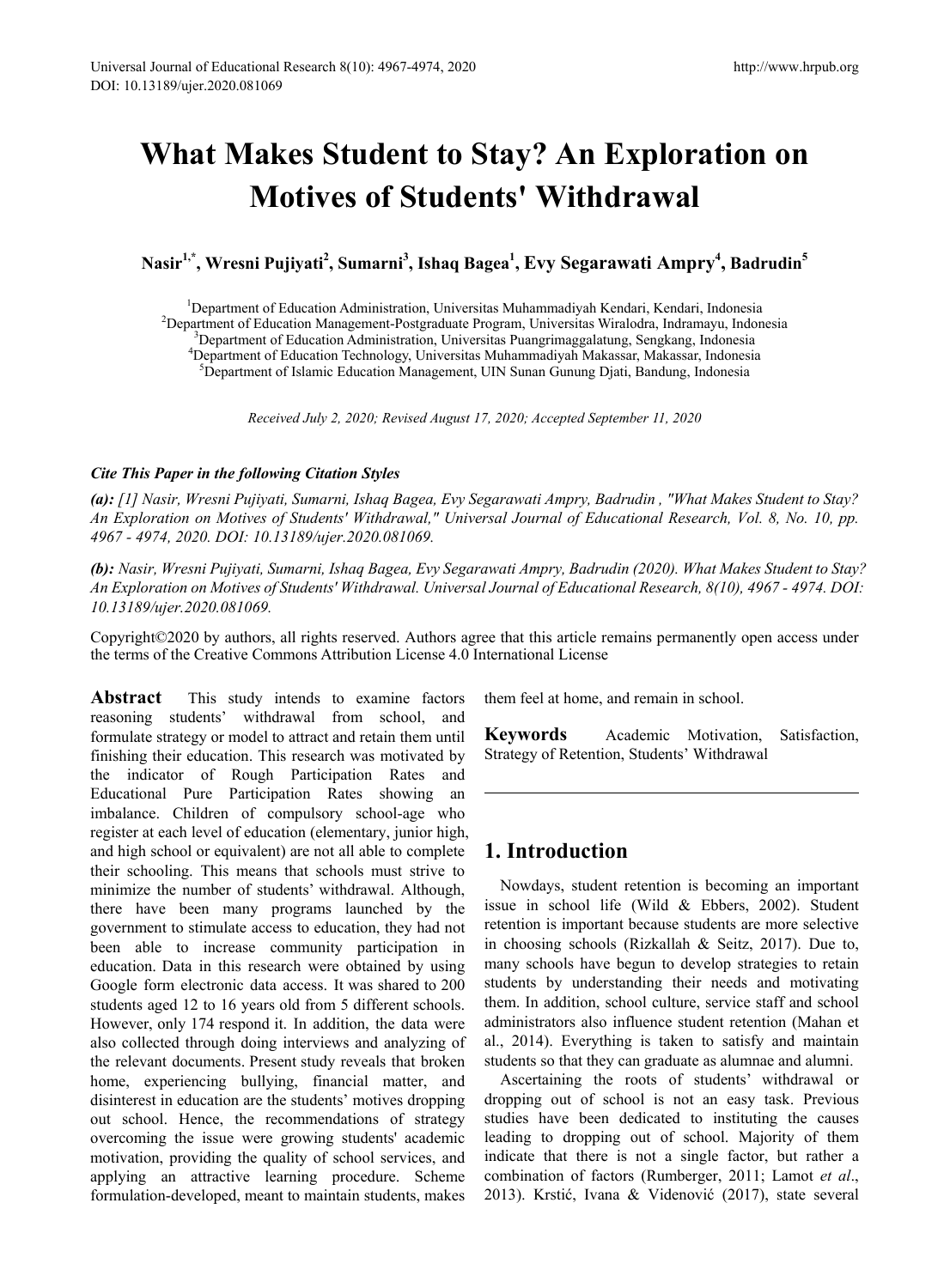groups of factors are identified: individual, familial, school and others, referred to as social, community or systemic, depending on the particular research focus, in which, Ryrie (1981) found that: more than 2/5 children aged 16 years had decided to quit school from the start of their study. In his research, Ryrie concluded if the children felt bored going to school. Varlaam and Shaw (1984) also found that 3/5 students in high school intend to quit school. They mean to stop at the age of 16 with the intention to start working as soon as possible instead of staying in school. Therefore, Moore (2017) identified nine causes of students quitting/leaving school, namely: 1) lack of academic preparation, 2) academic boredom, 3) difficulty managing the transition to the next level, 4) uncertainty about the long-term goals, 5) lack of -relevance of curriculum, 6) social isolation, 7) mismatch between students' expectations and initial experience, 8) low commitment to survival, and 9) financial factors. Meanwhile, based on the Indonesian Children Profile book in 2015, there are several explanations for children quitting school, including: no fees, work, marriage, feeling that education is sufficient, economic, distant school, handicapped, unaccepted and others (BPS, 2015).

One unresolved educational phenomenon is the question of participation and the opportunity to obtain education (Ustman, 2013). The puzzle of participation to achieve education is the ratio or comparison between education inputs or the number of population accommodated in education units. In this regard, this has not only become a problem in Indonesia, but also throughout the world. Even the distribution of the quality of education has not been a main agenda in many countries (Willms, 2010).

#### **1.1. Analysis of Situation**

In actual fact, the Constitution 1945 of the Republic of Indonesia, Article 31 paragraph (2) has stated that "every citizen is required to attend basic education and the government is obliged to prepare the disbursement". To realize the mandate of the performance, the government passed Law No. 20 of concerning the National Education System 2003. In Article 34 paragraph 2 of the National Education System Law states that, "Central and regional governments guarantee the implementation of compulsory education at the minimum level of primary and secondary education without charging fees". To be effective, it can be implemented at the Provincial, Regency and City levels. The government has also strengthened the legal basis for implementing the 12-year compulsory education through PP No. 47 of 2008 concerning Compulsory Education.

Several programs to initiate compulsory 12-year; basic education have been carried out by the Government, for example through the Universal Secondary Education program, Minister of Education and Culture Regulation No. 20 of 2013. In addition, the government provides

other funding schemes to facilitate students from lowly families can still access education through the Smart Indonesia Program, Smart Indonesia Card, Student Operational Assistance, and Regional Student Operational Assistance. All of these programs are taken to improve the competitiveness of the nation and welcome demographic bonuses.

However, by seeing the report on Rough Participation Rates and Pure Participation Figures for the Education and Culture Data and BPS in 2019, the level of Rough Participation Rates in Southeast Sulawesi Province in 2018/2019 shows an unmatched ratio; elementary school is 102.75, senior high school is 106.50, and senior high school is 101.55. The pure Participation Rate for each school; elementary school is 88.61, junior high school is 74.25 and senior high school is 68.26. These data indicate that not all of children of compulsory school age who register at each level of education are able to complete their school. This means that schools must strive to minimize the number of school children who decide to quit school. These figures are not directly proportional to the spirit of 12-year compulsory basic education. Although many programs have been launched to stimulate access to education, they have not been able to increase public participation in education. Hence, researchers feel there needs to develop a strategy for student retention.

The researcher conducted an in-depth investigation to represent stakeholders all over the Southeast Sulawesi Education. From the results of the investigation, it is employed to construct a model that would be used to retain students at school. The implication it will improve student governance, school management, and education quality, increase students' Pure Participation Rates, and achieve the goal of compulsory 12 years of basic education.

## **2. Research Method**

The stages of the study were initiated by conducting a survey of the schools which were the research samples. The data collection methods used were questionnaire sent (mailed questionnaire), interviews (school administrators), and relevant documents. The (mailed questionnaire) will use Google Form electronic data access in order to facilitate access to information. The questionnaire was created using Google Online Form and the link was distributed to obtain survey data. The mailed questionnaire will be distributed to students aged 12 to 16 years old from 5 schools**.** The selection of participants is based on a purposive basis (which has internet access). The questionnaire contains questions or statements related to motivation and level of student satisfaction as a way to keep them in school. Interviews and document analysis were also chosen to elaborate the results of the questionnaire sent. The key interview informant is the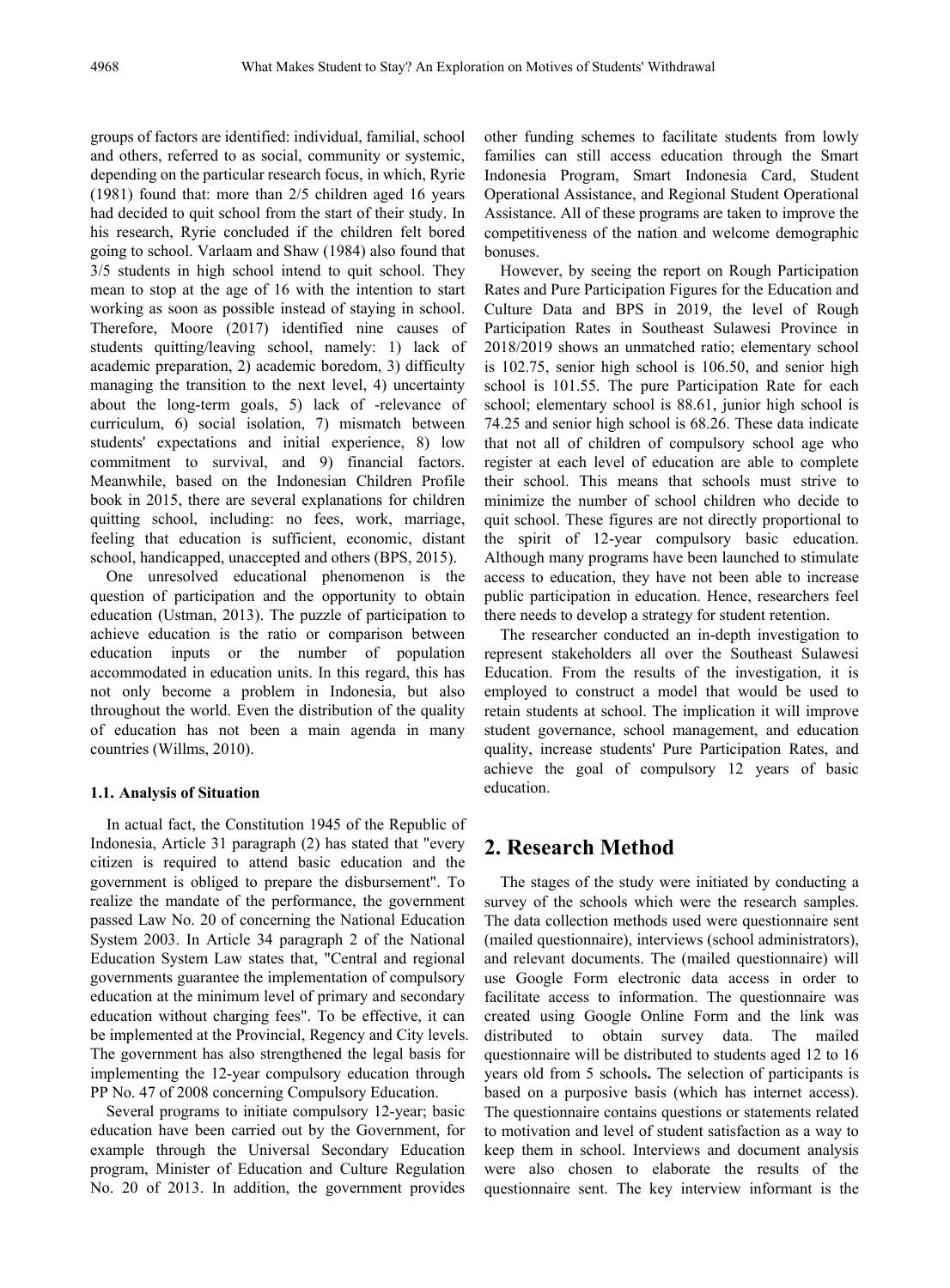Head of Southeast Sulawesi Education Office. Key informant will appoint personnel in the school who are eligible to be interviewed. The next informant will follow the flow of the snowball system.

The survey results will be processed using a tabulation system. The results of the survey are tabulated in the form of a table containing data that have been coded according to the required analysis. Data processing of Google form survey results starts with the complete Response tab. Apply weights to results by creating a pivot table in which the column is the answer to the question and the datum is the number of weights. Some responses will be manually recorded and will then be deleted when viewing results that have been weighted because the Survey cannot calculate the weight of responses whose demographics are unknown. While the data from the interview will be reduced; choose which datum is relevant to use to strengthen the research report. Data reduction through the stages of the selection process, focusing on simplification, abstracting and transformation of rough data arising from field data (Miles, Huberman, & Saldana, 2014). After

reducing the data, it is further categorized. The data are categorized according to needs; Data are based on date, characteristics of informants, or research location.

The researcher displays the data, by designing a row and column of a metric and determining the type and form of data entered into the metric boxes. Likewise, it displays the data in the form of narrative, chart, flow chart, and others. In the final part, it is drawing conclusions. The conclusions written include important information in outline research. These conclusions are written in a language that is easy for the reader to understand and not convoluted.

## **3. Result of the Research**

In the opening of this part, the researchers presented the number of students enrolled in school throughout the cities and districts of Southeast Sulawesi starting from elementary school level to senior high school as presented in the table (see table 1).

| <b>Regency/City</b>  | <b>Registered Student</b> |                        |                        |
|----------------------|---------------------------|------------------------|------------------------|
|                      | Elementry School (%)      | Junior High School (%) | Senior High School (%) |
| <b>Buton</b>         | 100,00                    | 75,68                  | 68,71                  |
| Muna                 | 98,02                     | 77,99                  | 71,97                  |
| Konawe               | 99,18                     | 76,70                  | 64,45                  |
| Kolaka               | 99,74                     | 73,56                  | 60,75                  |
| Konawe Selatan       | 98,17                     | 75,60                  | 58,28                  |
| Bombana              | 98,37                     | 75,47                  | 58,86                  |
| Wakatobi             | 97,48                     | 76,06                  | 62,31                  |
| Kolaka Utara         | 98,16                     | 73,30                  | 52,21                  |
| <b>Buton Utara</b>   | 96,80                     | 82,46                  | 57,17                  |
| Konawe Utara         | 98,87                     | 79,90                  | 53,91                  |
| Kolaka Timur         | 96,13                     | 74,68                  | 63,98                  |
| Konawe Kepulauan     | 99,58                     | 88,42                  | 63,27                  |
| Muna Barat           | 98,04                     | 84,87                  | 71,50                  |
| <b>Buton Tengah</b>  | 90,35                     | 82,93                  | 80,15                  |
| <b>Buton Selatan</b> | 97,95                     | 87,71                  | 44,10                  |
| Kendari              | 93,65                     | 69,06                  | 58,65                  |
| Baubau               | 99,60                     | 81,62                  | 70,20                  |
| Southeast Sulawesi   | 97,50                     | 76,64                  | 62,87                  |

**Table 1.** Registered Students Attend All Cities and Regencies of Southeast Sulawesi

*Source*: National Socio-Economic Survey March 2019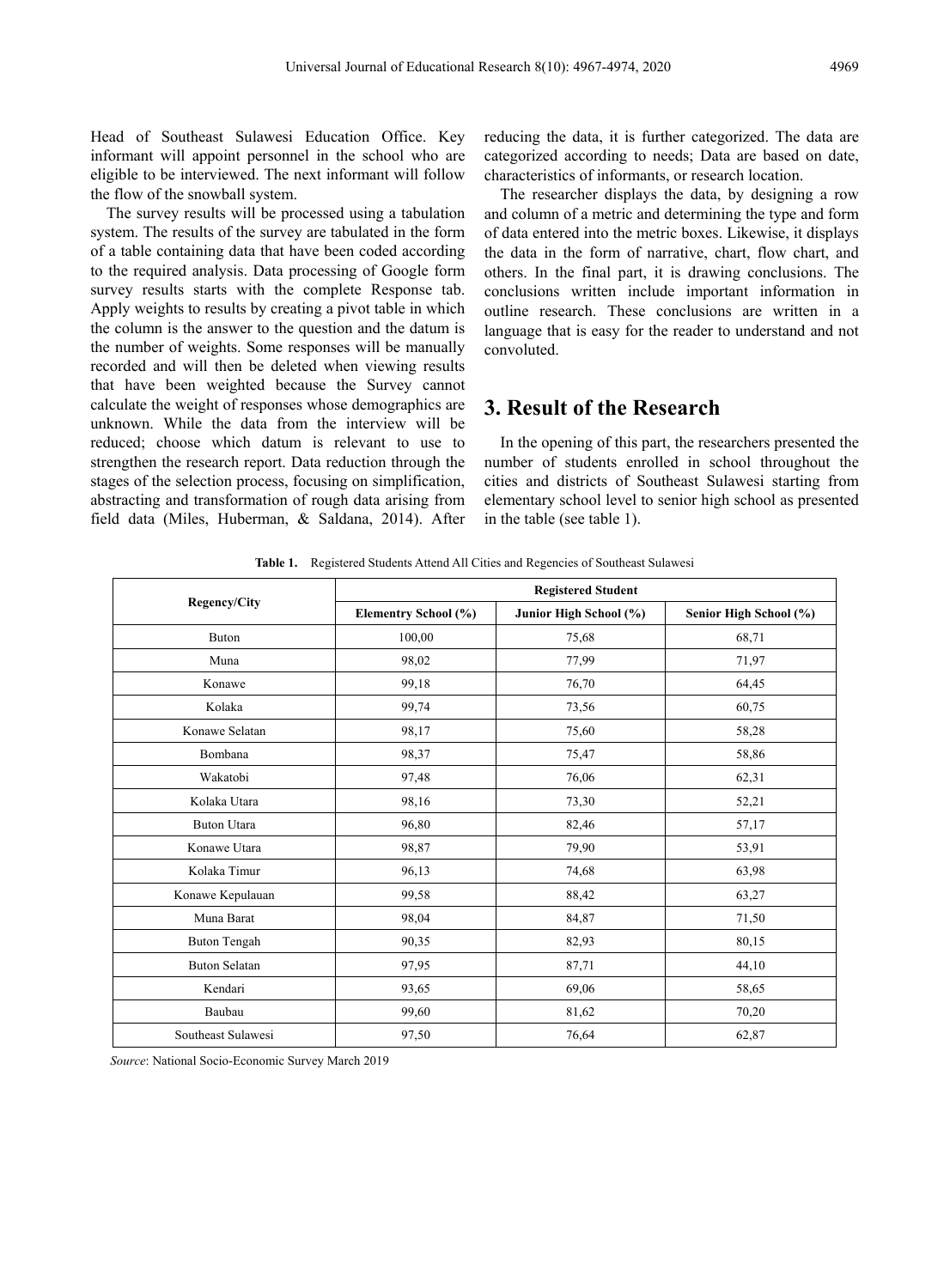Table 1 above draws the percentage of student listed attending school over cities and regencies of Southeast-Sulawesi (Elementry School, junior high school and junior high school) above shows the lowest percentage of compulsory school registration for children aged 16-18. While compulsory school children in junior high school age the percentage is above 76 percent and primary school the percentage is 97.50%.

In the meantime, the results of interview to the head of the education and culture department in Southeast Sulawesi region stated that: "To achieve the target of completing students' withdrawal, the local government has taken strategic steps by continuing to invite school dropouts to return to school, providing scholarships to students from underprivileged families, either through BOS funds or Social Assistance from the Regional and Central Government, opening "SMP terbuka" for children who do not attend school regularly, establishing schools in vulnerable places where many children drop out of school, such as elementary school and Junior Secondary School "satu Atap", providing assistance in new classrooms, additional infrastructure for educational equipment and rehabilitation assistance, both from DAU and DAK, and opening package testing programs for those who have dropped out of school. However, these approaches have not been able to reduce the number of children dropping out of school.

As the latest update from the Central Statistics Agency of Southeast Sulawesi Province, on January 4, 2019 regarding the number of drop-in students in elementary and junior high schools in 2019 is as shown in chart (chart 1 and 2).



Source: Central Statistical Office of Southeast Sulawesi Province

According to the chart 1 and 2, the number of dropouts student in Southeast Sulawesi in 2018/2019 at each level (Elementry school & junior high school) was not very high, Elementry school was 4.9% out of total 551,501 students, and junior secondary school was 16.7% out of 126,665. However, the most significant fact is the percentage of student's dropouts in the final study period. Whereas at that time it was a period where students would complete their education in elementary school.

The percentage of dropout's students will continue to grow even more if no solution is taken for them (students who have dropped out of school). From the results of deepening the data through interviews with informants, the researchers summarized if the causes of students dropping out of school were not only due to economic factors, because basically the cost of primary and secondary education had been funded by the government through BOS funds.

Some other factors that are widely mentioned include: 1) Transferring schools because they are forced to join their parents who are transferred to other regions; 2) Problems that occur in his house; 3) be a victim of a fractured parent relationship; 4) students taking part in education while working part time; 5) victims of bullying; and 6) the students themselves have no interest in going to school. The measurement of each issue that is widely mentioned by the respondents as itemized in the chart (see chart 3)



Source: Results of online survey processing (Researchers, 2020)

The Pie-chart 3 reveals about percentage of motives of Students' withdrawal taken by online survey processing. It indicates if students' disinterest in education occupies the highest percentage of 56%. Students' disinterest in education is triggered by low academic motivation and unsatisfactory school services. Thus, researchers formulated strategies that will be used to increase student retention rates through academic motivation and student satisfaction with educational services. The formulation of the strategy is contained in Figure (see Figure 1).

Figure 1 displays about variables contain the formulation of student retention strategy including 1) academic motivation; 2) school's service satisfaction, and 3) applying proper learning approach to students. In the following session, will be elaborated more about the formulation.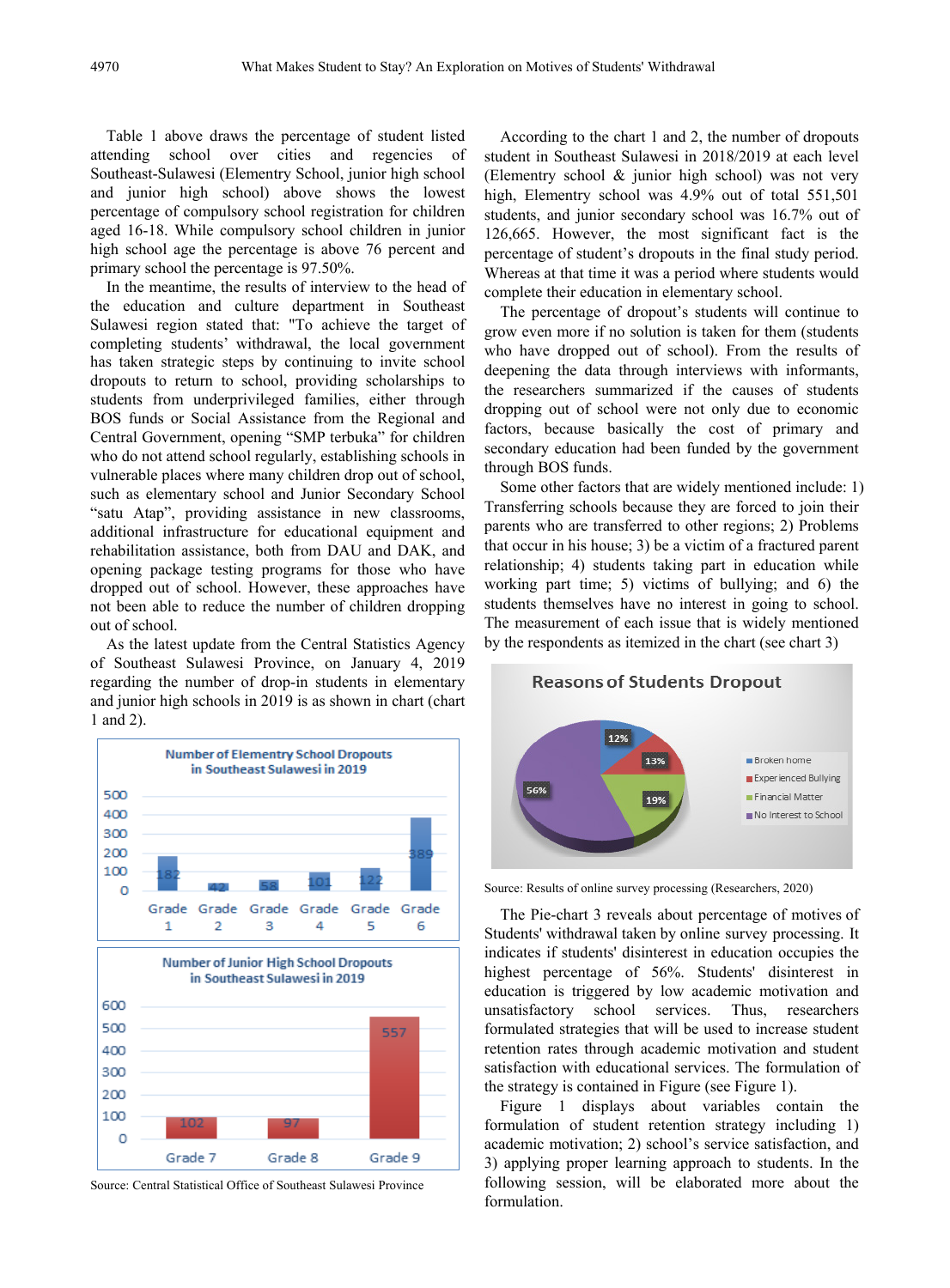

**Figure 1.** Student Retention Strategy through Increasing Academic Motivation and Satisfaction (Authors, 2020)

## **4. Discussion**

#### **4.1. Academic Motivation**

Motivation regarding motives underlying a behavior (Guay et al., 2010). Meanwhile, Broussard & Garrison (2004) broadly define motivation as an attribute that moves a person to do or not do something. Motivation involves beliefs, perceptions, values, interests, and actions. Motivation is an important foundation of academic development in students. Rowell & Hong, (2013) term academic motivation as the pleasure of learning in schools characterized by mastery orientation; curiosity; persistence; learning challenging tasks; difficulty, and new things. Fischer & Virgillito (2015) considers motivation synonymous with cognitive involvement, which he defines as "voluntary use of self-regulated self-directed learning strategies, such as paying attention, connecting, planning, and monitoring.

Academic motivation is indicated by the tendency of a student to perceive school as a valuable activity, like to learn, and enjoy all activities related to learning (Alivernini, et al., 2015). Meanwhile, low-student achievement shows a lack of academic motivation (Scheel et al., 2009; Wigfield, Lutz, & Wagner, 2005). Lack of motivation also instigates students to quit and drop out of school (Azzam, 2007; Glass & Rose, 2008).

Numerous circumtances affect academic motivation. For example: school climate, beliefs and perceptions of educators, families and social values (Eccles & Roeser, 2011). Hence, school administrators (guidance counseling, teachers, and principals) must find ways of motivation and help students who need increased motivation (McCoach, 2002; Wang & Pomerantz 2009). Rowell (2006) introduces assorted strategies for increasing academic motivation, such as: increasing students' talents and abilities, helping students develop attribution of beliefs that lead to the achievement of results, helping students

see the value of an assignment, helping students develop mastery or learning goals, helping students set realistic goals, help students develop autonomy, help students interact with peers and school personnel.

#### **4.2.** *Student* **Satisfaction**

Mwiya (2017) outlines satisfaction as a condition that is felt by someone for the performance or benefit of a service or item that has fulfilled their expectations. According to Kotler & Clarke satisfaction is the feeling of being happy or disappointed someone who was born from comparing the expected function of a product (or result) against their expectations. Thus satisfaction is a feeling of satisfaction that is shown by individuals. If the benefits of an item or service do not meet expectations, the customer is disappointed. However, if the benefits are in line with expectations, the customer is satisfied.

Tjiptono & Chandra (2007) states that, customer satisfaction is an assessment that the product or service feature, provides a level of fulfillment related to pleasant consumption. A high level of satisfaction or pleasure will also create a high emotional bond. Satisfied consumers have a great chance of returning. Those who are satisfied are good advertisements because they will tend to tell good things to others. Conversely, consumers who are not satisfied can give reactions such as: criticism, complaints or just silent. According to Lassar, Manolis and Winsor (2000), two most prevalent and widely accepted perspectives on service quality include the SERVQUAL model and the Technical/Functional Quality framework.

There are several methods used to measure satisfaction. Methods or ways to measure satisfaction according to Saravanan (2018), namely: 1) Complaint and suggestion systems or providing broad opportunities for consumers to submit suggestions and complaints; 2) Ghost shopping or employing several people who act or act as potential consumers of the company's products and competitors,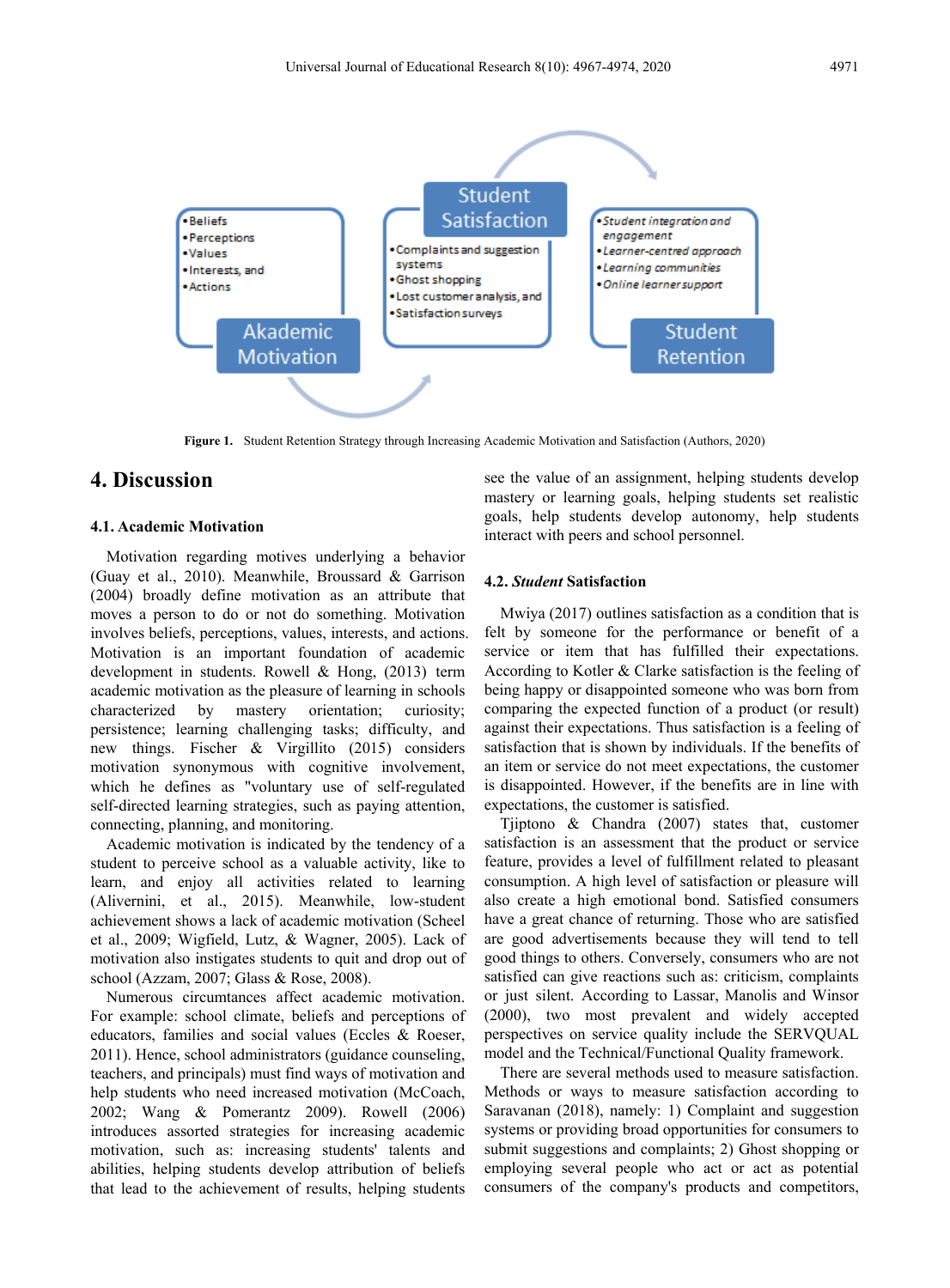then they report the strengths and weaknesses of the products and competitors based on their experience in purchasing the product; 3) Lost customer analysis or contacting consumers who have stopped buying or who have moved suppliers to understand them and take corrective policies; and 4) Consumer satisfaction survey.

#### **4.3. Learning Approach**

Angelino et al. (2007) recommended other strategies for retention, to wit: maintaining student integration and engagement, implementing a learner-centered approach, creating learning communities, and supporting learning-based learning online (online learner support).

Student integration and engagement are activities that are designed to enhance interaction and communication with students. Student interaction and involvement encourage student motivation and display positive perceptions of the school (Topper, 2007). Examples include: school initiating telephone calls (Ali & Leeds: 2009), informal online chat with students (Twigg, 2003) and pre-class orientation (Wojciechowski and Palmer, 2005). These activities are expected to produce a greater sense of ownership and erode the desire to quit school. The learner-centered approach aims to empower students by asking them to have constructive learning experiences (Dabbagh & Kitsantas, 2004; Maki & Maki, 2003). Therefore, all activities in the learner-centered approach ensure that students are the subject of the learning process.

Learning communities are designed to enable students to share different perspectives and learn collaboratively. Learning communities are expected to positively influence feelings of isolation, lack of support, and feelings of alienation from students (Roby & Hampikian, 2002). Whereas online learner support is designed to provide the information needed for students to meet their needs related to educational programs in schools. Levy (2003) argues that education needs to adapt to the times. Therefore, school-based services must evolve to respond to student needs.

#### **4.4. Student Retention**

Crosling (2017); Thomas, Thomas, Crosling, and Heagney (2009) simply defined student's retention as a significant measure of the effectiveness of academic programs and processes. Student attrition led to an effort to maintain the continuity of student education processes. Thomas emphasized that student retention is a maintenance of the percentage of students who graduate or stay in school. Whereas, Seidman (2012) said that student retention is related to the desires and actions of a student to persist from the beginning of entry to completion. Maintaining student turnover will be useful for determining the health of school finances, maximizing the achievement of school vision, gaining school

competitiveness, creating school culture, and maintaining existing legislation (Cotter, 2013a).

Based on the above, some recommendations for school administrators include: identifying students' initial motivation, periodically verifying or adjusting student motivation, and monitoring the persistence of student motivation (Cotter: 2013b), reaching their psychological maturity, including personality, social and academic skills (Farozin, 2019).

Finally, it is important to 1) Offer trained staff to help understand and support of student retention institutionally, 2) Employ projects that support and encourage student retention, 3) review recruiting and admission processes and forms to determine if the information gathered provides a solid foundation for retention strategies, 4) review admission and advising strategies affecting minority populations from the perspectives of retention and recruitment, 5) establish an early-warning system that lets faculty notify counselors, advisors, or tutors to assist students who are having dificulty in class, 6) Provide tutors in classes that typically have high percentages of students who have difficulties, 7) Pilot a Supplemental Instruction program, 8) Pilot cohort programs that have collaborative support systems with a team of faculty, advisors, tutors, and other support staff, as needed, and 9) Develop and implement staff-development training that will provide the schools work force with current information on the issues of student retention (Wild & Ebbers, 2002). However, students who are the object of recent study have very different characteristics. They are students who are less motivated towards education. Therefore, collaboration between the government, parents and schools is needed. Thus, students who quit school can be minimized. First of all, the motivation of students is built, the government together with education managers provides maximum services in schools, and then learning activities are made interesting.

## **5. Conclusions**

This research sum up that: the formulation of strategies to boost student retention rates is by fostering student's academic motivation, maintaining the quality of school services, and providing fascinating learning process. Academic motivation is grown by identifying their beliefs, perceptions, values, and interests. The quality of school services will be met if school administrators consistently implement complaints / suggestions programs, analyze strengths and weaknesses (own schools and competitor schools), continuous improvement of school services, and education consumer satisfaction surveys. Whereas, attractive learning practice is applying the right learning approach by maintaining student integration and involvement, applying a student-centered learning approach, creating a learning community, and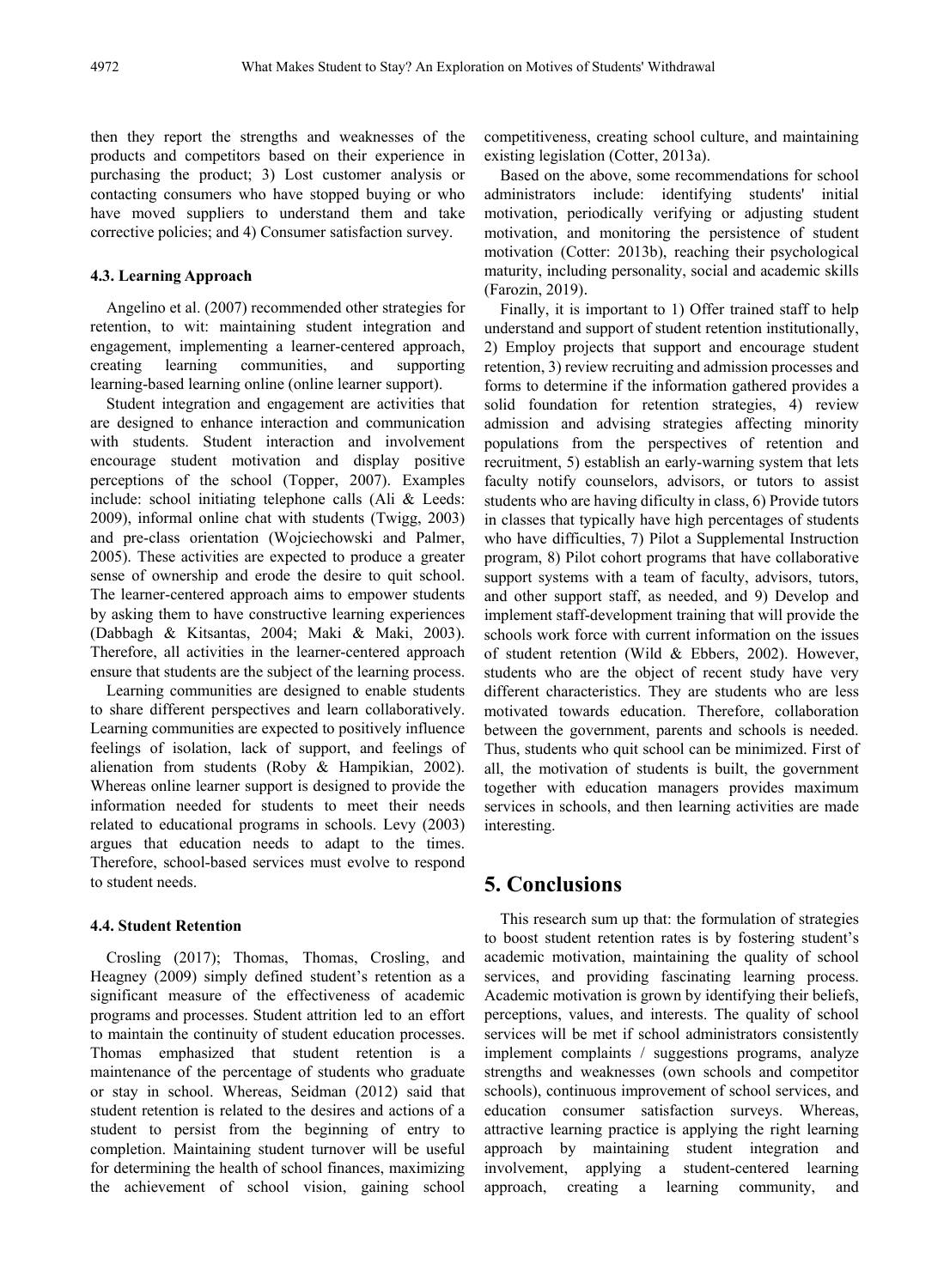online-based learning support.

The researchers also recommend to further researchers who have an interest in a similar topic to conduct a quantitative assessment with regard to aspects of the student retention strategy proposed in this study.

## **Acknowledgments**

This article was composed by contributions of many parties. Therefore, the authors would like to thank all those who have contributed. Acknowledgments are also given to the Editorial Board of Universal Journal of Educational Reserach for providing outlet in publishing this journal.

All authors together contributed substantial work to this article. The first author compiles the article to completion, then other authors provide input; substance and English. Suggestions and inputs from all co-authors are then used as guidelines to perfect this article

## **REFERENCES**

- [1] Alivernini, Fabio., Cavicchiolo, Elisa., Palmerio., Laura, & Girelli, Laura. (2015). Representations of study and students' academic motivation. *Procedia - Social and Behavioral Sciences 205*, (2015) 302 – 305. Doi: 10.1016/j.sbspro.2015.09.086
- [2] Ali, R. and Leeds, E. (2009). The impact of face-to-face orientation on online retention: a pilot study. *Online Journal of Distance Learning Administration*, Obtained through the internet: http://www.westga.edu/~distance/ojdla/winter124/ali124.ht ml (accessed 24/2/2020).
- [3] Angelino, L., Williams, F. and Natvig, D. (2007). Strategies to engage online students and reduce attrition rates. *The Journal of Educators Online*, Vol. 4, No. 2, pp.1–14.
- [4] Azzam, A. (2007). Why students drop out. *Educational Leadership*, *64*(7)*,* 91-93.
- [5] BPS. (2015). Profil Anak Indonesia. Jakarta: Kementerian Pemberdayaan Perempuan dan Perlindungan Anak (KPP&PA).
- [6] Broussard, S. C., & Garrison, M. E. B. (2004). The relationship between classroom motivation and academic achievement in elementary school-aged children. *Family and Consumer Sciences Research Journal*, 33(2), 106–120.
- [7] Cotter, Brittany. (2013). Paper investigates Student retention: An issue, a discussion and a way forward, for higher education professionals. Cobek Software Limited.
- [8] Crosling, Glenda (2017). Student Retention in HigherEducation, a Shared Issue. In book: Encyclopedia of International Higher Education Systems and Institutions. Doi 10.1007/978-94-017-9553-1\_314-1.
- [9] Dabbagh, N. and Kitsantas, A. (2004). Supporting

self-regulation in student-centered web-based learning environments. *International Journal on E-Learning*, Vol. 3, pp.40–48.

- [10] Eccles, J. S., & Roeser, R. W. (2011). School as developmental context during adolescence. *Journal of Research on Adolescence*, 21, 225-241.
- [11] Farozin, Muh. (2019). Counselor Professional Identity of Counselor Profession Education. *Cakrawala Pendidikan*, Vol. 38, No. 1, February 2019 doi: 10.21831/cp.v38i1.22515
- [12] Fischer, Heike & Virgillito, Alfredo. (2015). Discussion paper: Academic Motivation of Students – The German Case. Technische Universität Dortmund. https://www.researchgat e.net/publication/277137846\_Academic\_Motivation\_of\_St udents\_-\_The\_German\_Case.
- [13] Glass, R., & Rose, M. (2008). Tune out, turn off, and drop out. *American Teacher, 93*(3), 8-21.
- [14] Gottfried, A. E. (1990). Academic intrinsic motivation in young elementary school children. *Journal of Educational Psychology*, 82(3), 525–538.
- [15] Guay, F., Chanal, J., Ratelle, C. F., Marsh, H. W., Larose, S., & Boivin, M. (2010). Intrinsic, identified, and controlled types of motivation for school subjects in young elementary school children. *British Journal of Educational Psychology*, 80(4), 711–735.
- [16] Kotler, Philip & Kervin Lane Keller. (2009). Marketing Management13thEdition. (Alih bahasa: Bob Sabran). Jakarta: Erlangga.
- [17] Krstić, Ksenija., Stepanović, Ivana & Videnović, Marina. (2017). Student dropout in primary and secondary education in the Republic of Serbia. Psihološka istraživanja, Vol. XX (1) 2017. DOI: 10.5937/PsIstra1701027K.
- [18] Lamote, C., Speybroeck, S., Van Den Noortgate, W. &Van Damme, J. (2013). Different pathways towards dropout: the role of engagement in early school leaving. *Oxford Review of Education*, 39(6), 739–760. http://dx.doi.org/10.1080/03054 985.2013.854202.
- [19] Lassar, W. M., Manolis, C., & Winsor, R. D. (2000). Service quality perspectives and satisfaction in private banking, *Journal of Service Marketing*, 14 (3), 244-271.
- [20] Levy, S. (2003). Six factors to consider when planning online distance learning programs in higher education. *Online Journal of Distance Learning Administration*, Vol. 6, No. 1, pp.1–19.
- [21] Maki, R. and Maki, W. (2003). Prediction of learning and satisfaction in web-based and lecture courses. *Journal of Educational Computing Research*, Vol. 28, No. 3, pp.197– 219.
- [22] Mahan, D., Wilson, K., J., P. J., and Luthy, M., (2014). Is retention enough? Learning and satisfaction of first-generation college seniors. *Kentucky Journal of Higher Education Policy and Practice, 3*(1), 1-29.
- [23] McCoach, B. D. (2002). A validation study of the school attitude assessment survey. *Measurement and Evaluation in Counseling and Development*, *35,* 66-77.
- [24] Miles, Matthew B., A. Michael Huberman, and Johnny Saldana. (2014). *Qualitative Data Analysis: A Methods*